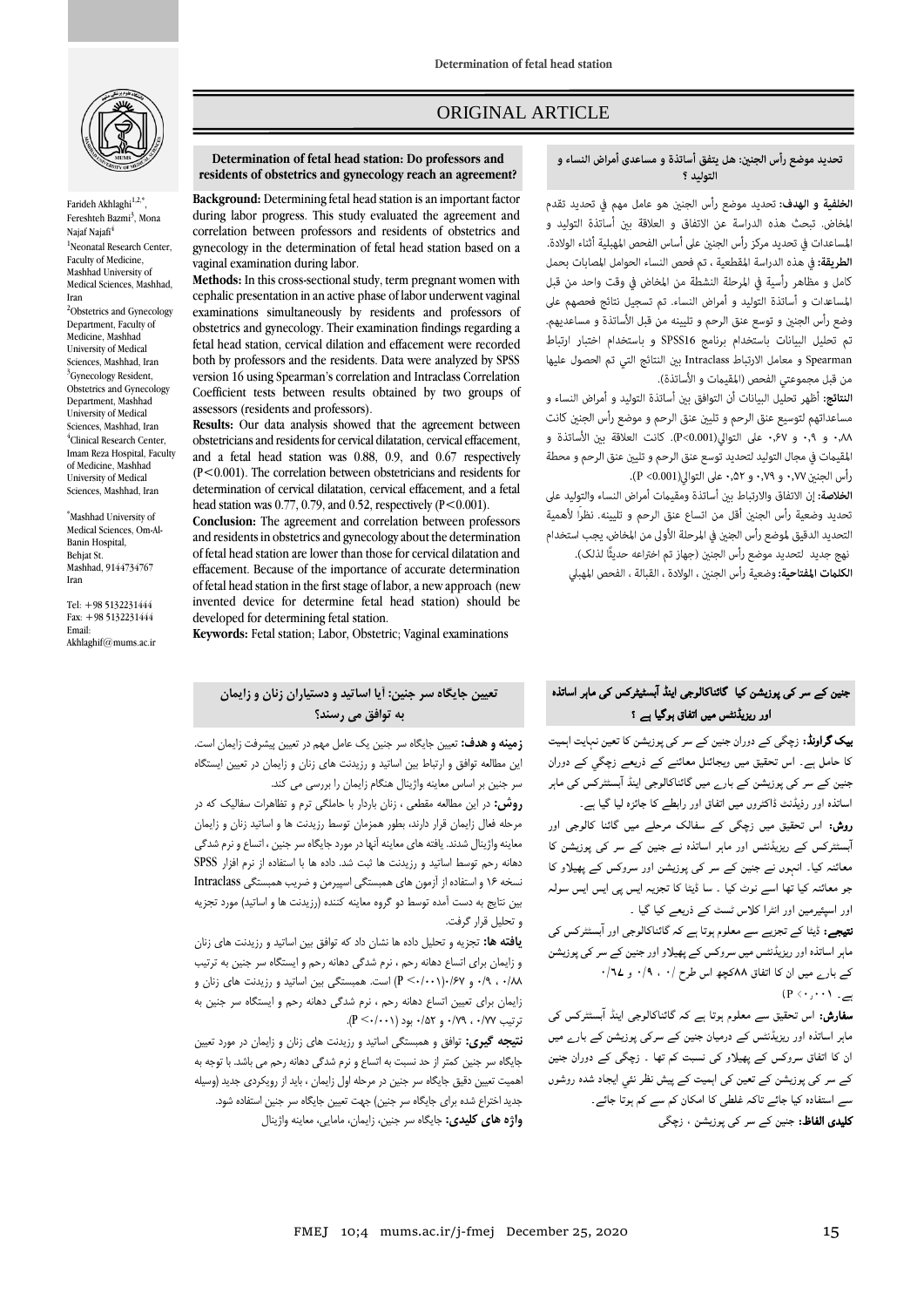## **INTRODUCTION**

A fetal head station is determined by comparing the position of occiput of fetal head with that of ischial spines. Precise identification of fetal head station during the second stage of labor is important since the fetus moves downward during labor. Fetal head station determines the feasibility of vaginal delivery or the need for assisted delivery or cesarean section (1). Evaluation is often carried out through vaginal examination to determine fetal head station with regard to ischial spines. When the occiput of the fetal head is in the level of ischial spines, the station is zero while when it is located below the level of ischial spines, higher station scores are assigned which signifies the entrance of fetal head into the cervix (2). The accurate vaginal examination is essential for the management of the delivery process (3,4). Sometimes the results of the evaluation of fetal head station might be inaccurate, especially in case of head molding or caput succedaneum, which lead to the inaccurate detection of the station (5). A research performed in France showed little agreement among evaluators (i.e., attending physicians and residents) for fetal head station which represented the low reliability of such assessments (6). This low level of reliability might be a reason for expertise to know that vaginal examination cannot be achieved through observation alone. Thus, more frequent examinations of pregnant women must be performed by medical students to gain sufficient experience in this area.

Further, the vaginal examination must be re-performed by an expert to ensure the accuracy of findings obtained by students (3). Repeated vaginal examinations of pregnant women may result in the entrance of bacteria into chorionic membranes and induction of chorioamnionitis as well (7,8). Moreover, multiple vaginal examinations can have adverse effects on fetal health. Repeated vaginal examinations  $(≥7)$ times) increase the incidence of neonatal sepsis by four-five times, leading to prolonged infant hospitalization and increased risk of need for antibiotic treatments. With multiple vaginal examinations, the risk of developing group B streptococcal infections in newborns increases which necessitates prescription of antibiotics that may, in turn, result in the development of antibiotic resistance, as well as asthma and allergy (7). Other disadvantages of multiple vaginal examinations will increase maternal discomfort, pain, and anxiety during the examination (9). In this respect, a report from Egypt on pregnant women showed that 50.7% of mothers underwent 5-12 vaginal examinations during delivery at short intervals, and 73.3% of these examinations were performed by two to three healthcare professionals (8). The aim of this study was evaluating the agreement and correlation of fetal head station in simultaneous vaginal examinations between gynecologists and residents of gynecology.

# **METHODS**

This prospective cross-sectional study with ethical code of IR.MUMS.REC.1395.117 was approved by the Ethics Committee of Mashhad University of Medical Sciences, and it was conducted on pregnant women with term pregnancy

who admitted in the maternity ward of Om-Al-Banin hospital, (a teaching hospital affiliated to Mashhad University of Medical Sciences, Mashhad, Iran) in 2016 - 2017.

The exclusion criteria were having a history of a previous cesarean section and lack of willingness to participate in the present project. Written informed consents were obtained from the individuals before being enrolled in the study. The participants were chosen through consecutive sampling method, and demographic and maternal characteristics of all participants were recorded as well. Also, vaginal examinations (regarding cervical dilation, head position, the presence of molding, and fetal head station) were independently performed by two examiners (a resident and a professor of obstetrics and gynecology) and were separately recorded. The primary outcome of the study was to evaluate the agreement and the correlation between the examiners regarding dilation, effacement, and fetal head station in the vaginal examination. Therefore, each pregnant woman was first examined by a resident to determine fetal head station by using three section division systems. The limit of ischial spines was zero, and distances between the ischial spines and the pelvic inlet and outlet were divided by three equal sections. In this study, a three-section division was used with minus one, two, and three above the ischial spines and one, two, and three below the ischial spines. During vaginal examinations, using sterile gloves, the resident entered the vaginal canal with the middle and index fingers. After determining the cervical dilation and effacement, the index finger was placed on the occiput of the fetal head, and the middle finger was moved toward the pelvic wall to find the location of ischial spines. The location of the occiput of fetal head was determined relative to the ischial spines. Occiput at the level of ischial spines was indicative of fetal head station zero, whereas higher or lower placement of the ischial spines was presented as negative or positive values for fetal head station, respectively. The resident recorded the examination results including dilation, cervical effacement, and a fetal head station in the same checklist which was filled for maternal characteristics.

Before placing the mothers on a lateral recumbent position, participants underwent another vaginal examination performed by the professor who recorded the examination results on a different sheet. It is worth mentioning that the two evaluators (the professor and the resident) were blind to the examination results of each other. A total of three Residents and three professors (as a master) were present in this study. Residents being in their second or third year of education, were trained to do vaginal examinations in the same way at the beginning of the study. The agreement between them for vaginal examination was more than 85%. Masters were university professors or associate professors of obstetrics and gynecology, and the agreement between their views was more than 90%. Data analysis was carried out in SPSS version 16, using descriptive statistics (to evaluate the normal distribution of the data) and Spearman's correlation test (considering the ordinal nature of the variable, this test was used to assess the correlation between the opinions of the professors and residents about vaginal examinations). An intra-class correlation coefficient (ICC) was applied for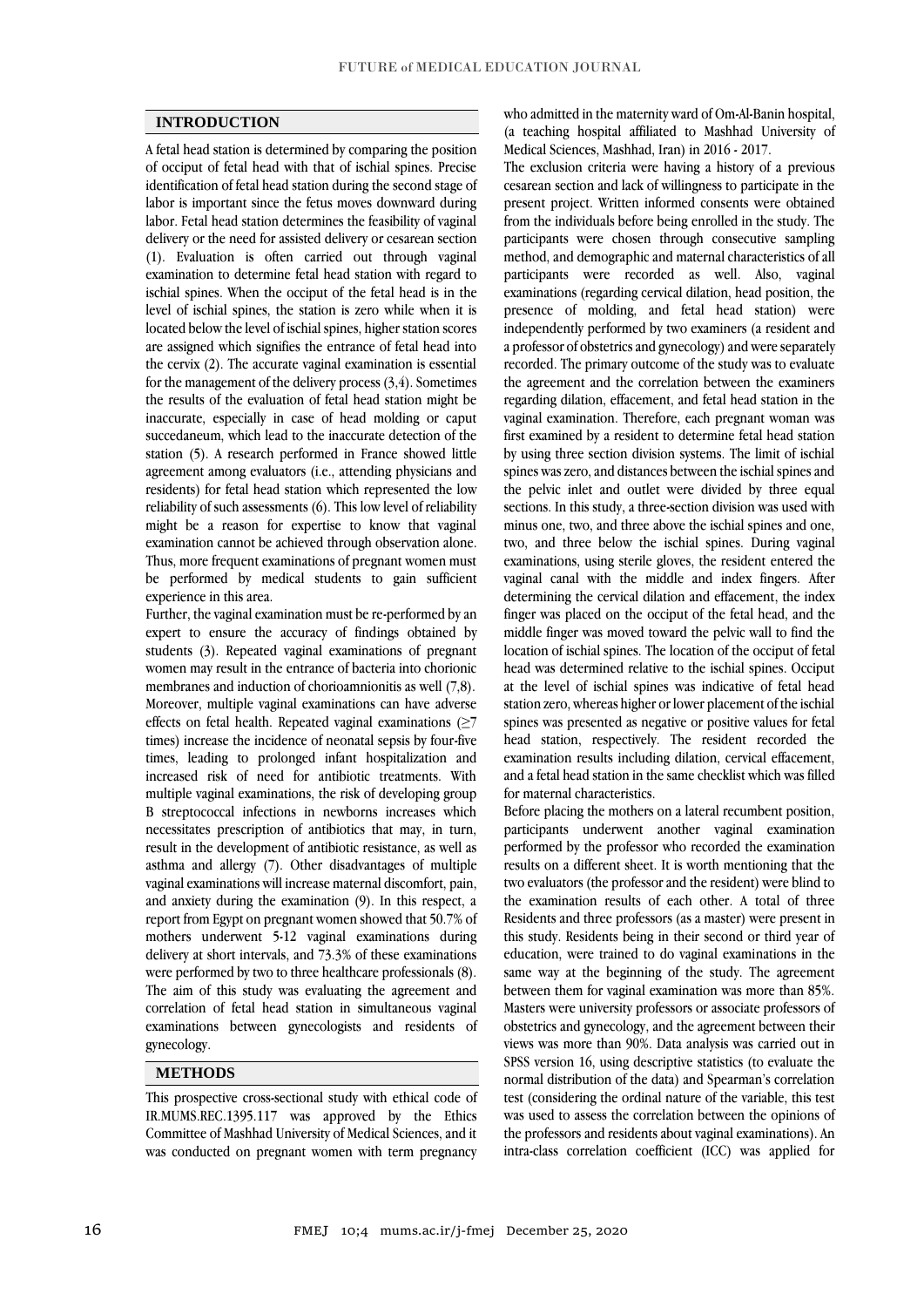evaluation of agreements between the gynecologist and resident too. A P-value less than 0.05 was considered statistically significant.

### **RESULTS**

Clinical characteristics of 218 mothers enrolling in this study are presented in Table 1. The majority of participants (i.e., 49.5 and 56%, respectively) had a dilation of 4-6 cm and an effacement of 40-60%. Also, the fetal head station was negative in most of the participants (77.5%). According to the results, there was a significant correlation between the professors and residents concerning dilation  $(r=0.77)$ , P<0.001) and effacement ( $r=0.79$ , P<0.001). However, a moderate correlation was observed regarding a head station  $(r=0.52, P<0.001)$ .

| Table 1. A frequency of dilation, effacement, and a fetal<br>head station in vaginal examination of participants |                |                  |            |
|------------------------------------------------------------------------------------------------------------------|----------------|------------------|------------|
| <b>Variables</b>                                                                                                 |                | <b>Frequency</b> | Percentage |
| Dilatation (cm)                                                                                                  | $\leq 4$       | 36               | 16.5       |
|                                                                                                                  | $4-6$          | 108              | 49.5       |
|                                                                                                                  | $7-9$          | 47               | 21.6       |
|                                                                                                                  | 10             | 27               | 12.4       |
| Effacement (%)                                                                                                   | $<$ 40         | 31               | 14.2       |
|                                                                                                                  | $40 - 60$      | 122              | 56         |
|                                                                                                                  | 70-90          | 39               | 17.9       |
|                                                                                                                  | 100            | 26               | 11.9       |
| Station                                                                                                          | $-3$           | 46               | 21.1       |
|                                                                                                                  | $-2$           | 70               | 32.1       |
|                                                                                                                  | $-1$           | 53               | 24.3       |
|                                                                                                                  | $\overline{0}$ | 31               | 14.2       |
|                                                                                                                  | $+1$           | 18               | 8.3        |

Correlation between the professors' and residents' points of view regarding the assessed parameters is depicted in Figure 1. Moreover, an acceptable level of agreement was found for dilation (ICC=0.88,  $P \le 0.001$ ) and effacement (ICC=0.9, P<0.001) between the gynecologist and residents. Nevertheless, this agreement was at a moderate level (ICC=0.67, P<0.001) for a fetal head station.

The frequency of disagreement in the determination of head station is exhibited in Figure 2. This shows that at the fetal head station -3, there was 60.3% disagreement between the residents and professors, while 100% disagreement was observed for the other fetal head stations.

# **DISCUSSION**

The result of this study showed that the professors and residents had an acceptable level of agreement for diagnosis of dilation and effacement; however, they had a moderate level of agreement for fetal head station during active phase of labor. Accurate diagnosis of labor progress is crucial for pregnant women's care, and in case of misdiagnosis,



**Figure 1. Correlation between the professors and residents in obstetrics and gynecology concerning dilation (a), effacement (b), and station (c) determination**

unnecessary cesarean delivery is suggested. Vaginal examination during labor evaluates the progress of delivery and is considered as a part of routine care of pregnant women. The guidelines recommend that women should be regularly monitored at 4-hour intervals unless they require a vaginal examination (1), although in educational hospitals, the number of such examinations is more than Noneducational hospitals. In a study done by Maaita, et al. 50.7% of pregnant women were examined between 5-12 times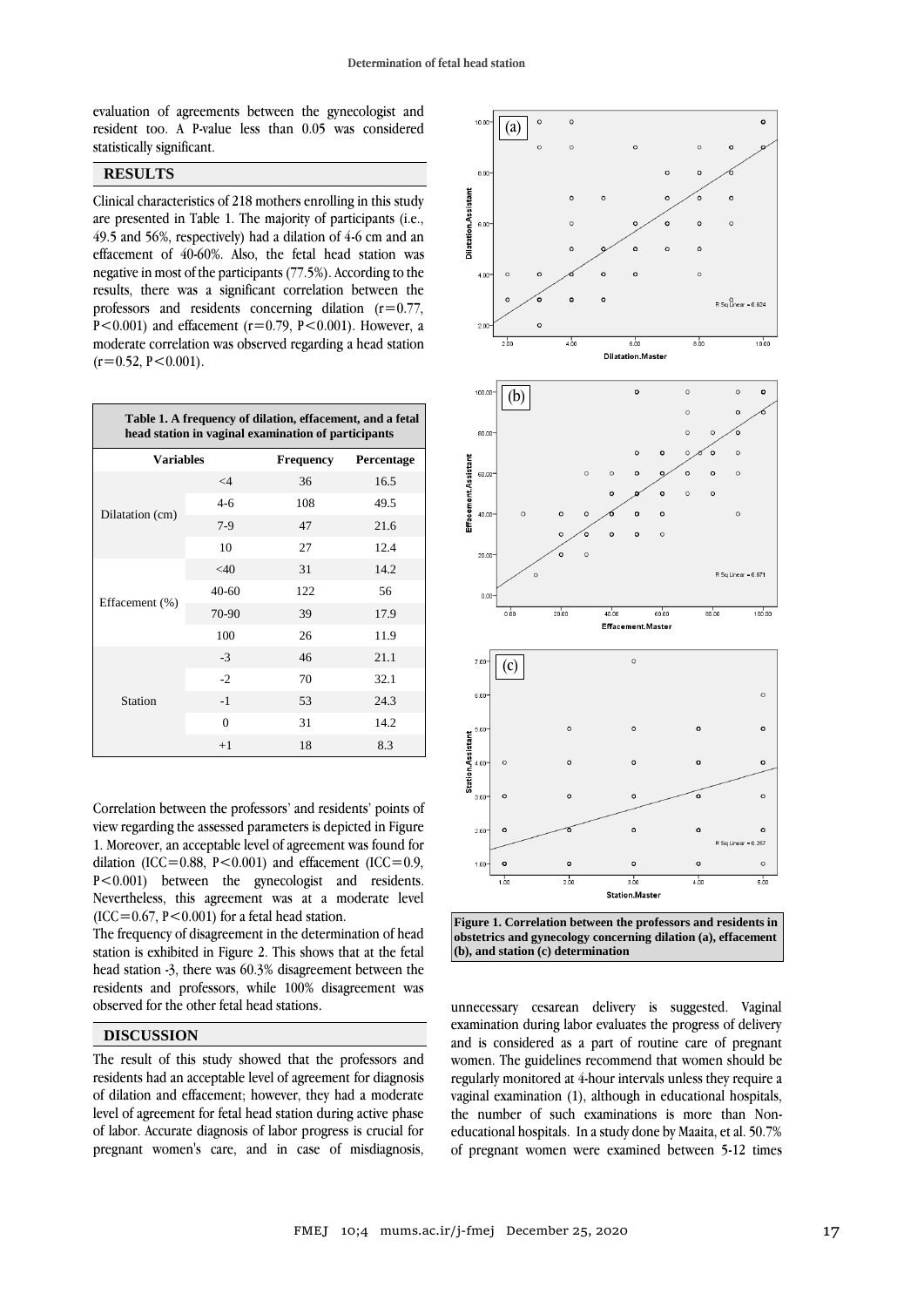

during labor and these women with multiple examinations during labor suffered from pain. (8). Vaginal examinations during labor are performed to determine the progress of labor by determining the degree of cervical dilation and fetal head station. Determination of the stage of labor and fetal descent which is crucial for prediction of labor as an elevated station of the fetal head in the first stage of labor, predicts a difficult delivery or need for cesarean delivery (3,4). In the present study, statistical analysis showed a good agreement between the professors and residents for determination of dilation and cervical lesions, but in case of station -3, an agreement of only 39.7% was found between the professors and residents. For other parameters, 100% disagreement was found between the two groups of examiners (i.e., professors and residents), as residents generally announced a lower position for the head of the fetus. Similarly, the majority of previous studies also indicated disagreements between examiners regarding gestational status. In a study done by Buchmann, et al. in 2008, it was found that only for 37% of fetal head station, determinations showed agreement between the researcher and clinicians, and there was a discrepancy between researcher and clinician (2). Consistently, in the present study, an agreement was only observed for 39.7% of the cases, and generally, residents assigned lower fetal head stations as compared to the professors. Considering disagreement among examiners in terms of position of the fetus, the importance of fetal positioning in determining the progression of labor findings of examinations by ultrasound or other devices was compared with those obtained by manual examinations (i.e. examinations done by using two fingers). In this regard, Dupuis, et al. in a study performed in a university hospital, used trans-abdominal ultrasound to determine the position of the fetal head in the second stage of labor, and compared it with manual examinations. The results of this study showed that in 70% of the cases, there was an agreement between the two methods used for determining the position of the fetal head. In the absence of consideration of 45

degrees of difference in the position of the fetal head, 80% agreement was found in the position of the fetal head. There was a significant difference between fetal head over 45 degrees, which was 50% in the case of posterior occiput. Therefore, it was concluded that a trans-abdominal ultrasound could accurately determine the position of the fetal head (6). In another study, Nizard, et al. concluded that ultrasound is beneficial as it can determine the fetal position (9). In another study conducted by Ghi in 2009, trans labial ultrasound was used to determine the fetal position and rotation in the second stage of labor; In this study, application of trans-lumbar ultrasound resulted in correct determination of the fetal head in comparison to manual examinations, and the information obtained would determine the probable requirement of tools for childbirth (10). In general, acquisition of vaginal examination skills requires teaching and training, which should be done using simulations before performing on actual patients. Arias, et al. randomly divided 66 medical students into two groups. The first group performed ten times vaginal examination on the simulator by the help of the professor. They then performed a real examination on the patient, but the second group examined the vaginal examination, but they did examine the real patient. Both groups reported a correct cervical length, position, cervical dilatation, degree of dilation, and fetal station after the examination. The results of this study showed that the accuracy of vaginal examination in the group that had been practiced by the simulator was significantly higher than another group (3). In another study, Awan, et al. designed a device to determine the position of the fetal head and compared the results obtained by the device with vaginal examination about the position of the fetal head. The results of the study showed that the device designed for a more detailed vaginal examination revealed the location of the fetal head and was found useful in determining head steady (1). In another study, Dr. Akhlaghi et al. compared diagnostic agreement on head station determination between a new invented device station meter and vaginal examination. Due